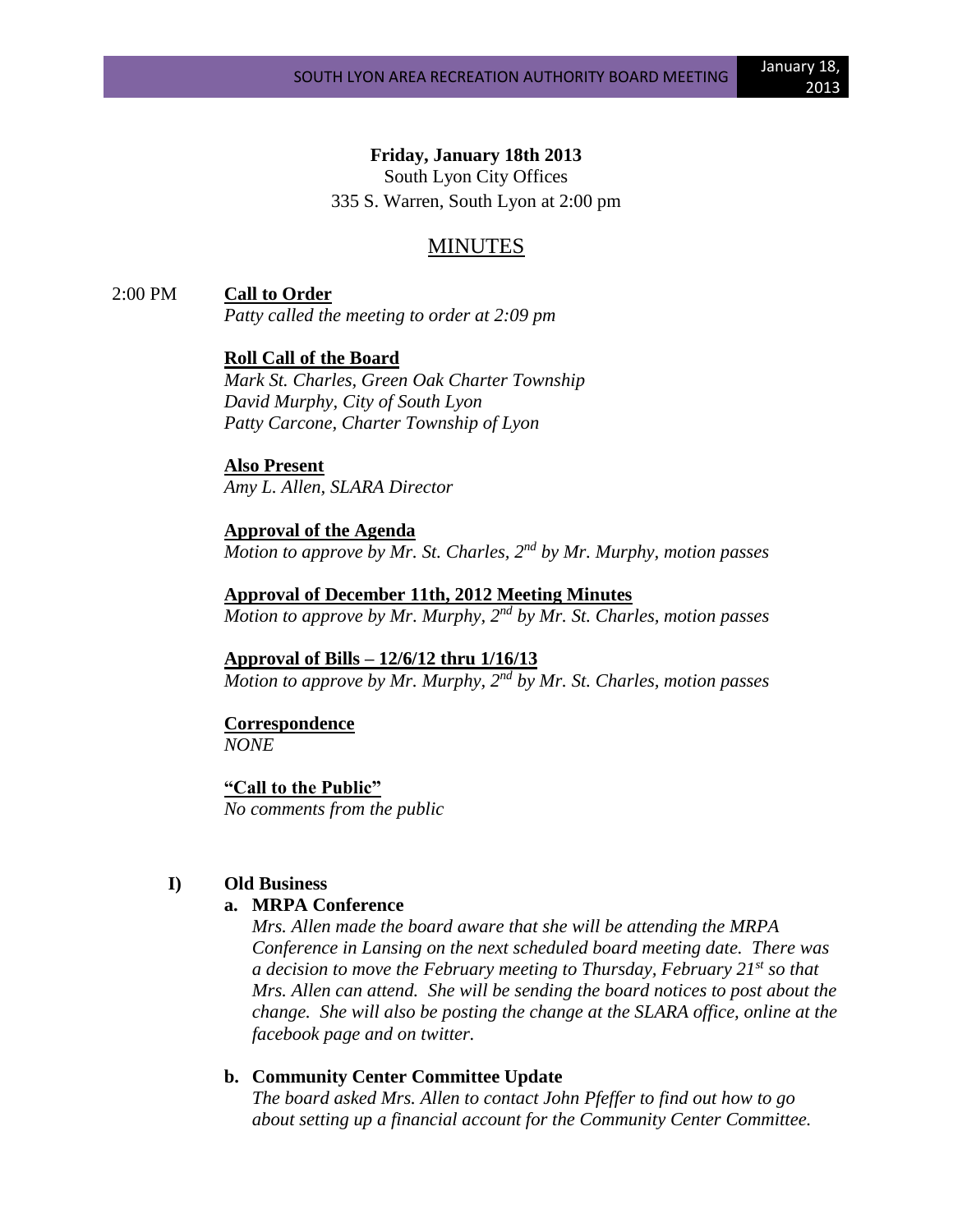*This committee is meeting monthly and will be reporting to the SLARA Board. All bills for the committee will be approved by the SLARA Board and submitted to Mrs. Allen for payment processing (after approval). The committee is currently working on bylaws.* 

*The board also asked Mrs. Allen to put together invoices for all 3 municipalities for an initial contribution to this committee of \$10,000 per community.*

#### **II) New Business**

### **a. Aquatics Supervisor**

*Mrs. Allen submitted a pay raise request for the Aquatics Supervisor, Katy Fitzpatrick. She presented the board with copies of financials for the Aquatics area showing an increase in revenue for the past 2 years and a decrease in expenses. She also shared with the Board the annual evaluation for Mrs. Fitzpatrick.* 

*Mr. St. Charles made a motion to adjust Mrs. Fitzpatrick's salary from \$15.02 to \$16.02 per hour to take effect the first payroll of February 2013. Motion was seconded by Mr. Murphy. Motion passed.*

### **b. SLARA Office Updates**

*SLARA will not be hosting RECFest this summer due to a carnival planned for Lyon Township the same date (July 20th) that would compete with the event. The SLARA staff has decided to plan an "End of the School Year" bash next summer at McHattie park to take it's place.*

*Mrs. Allen made initial contact with Salem Township Supervisor, Mr. Whittaker about the possibility of Salem joining SLARA. She has sent them a power point presentation outlining the fees charged to municipalities to be a member of SLARA. Mr. Whittaker said that he would share this information with the rest of the township board. We are waiting to hear back.*

*Mrs. Allen attended the January 2013 South Lyon Parks and Recreation Commission meeting. The meeting went very well and members were very happy to see SLARA in attendance. Moving forward they will add an agenda item solely for SLARA updates. This is a great thing for SLARA to get involved with so that we can share ideas about recreation in the community, help advertise our events and find out what they are up to in the area. Mrs. Allen will also be attending the Lyon Township Parks and Recreation meeting this month. Mrs. Allen will try to attend Green Oak Township meetings also to keep that community updated on SLARA events!*

*SLARA is currently working on an agreement with the South Lyon Public Schools to take over all community pool bookings and reservations. Mrs. Allen will keep the board updated. She is also working with the schools to create a rental contract covering liability issues with all the spaces SLARA is currently using at the schools for programs.*